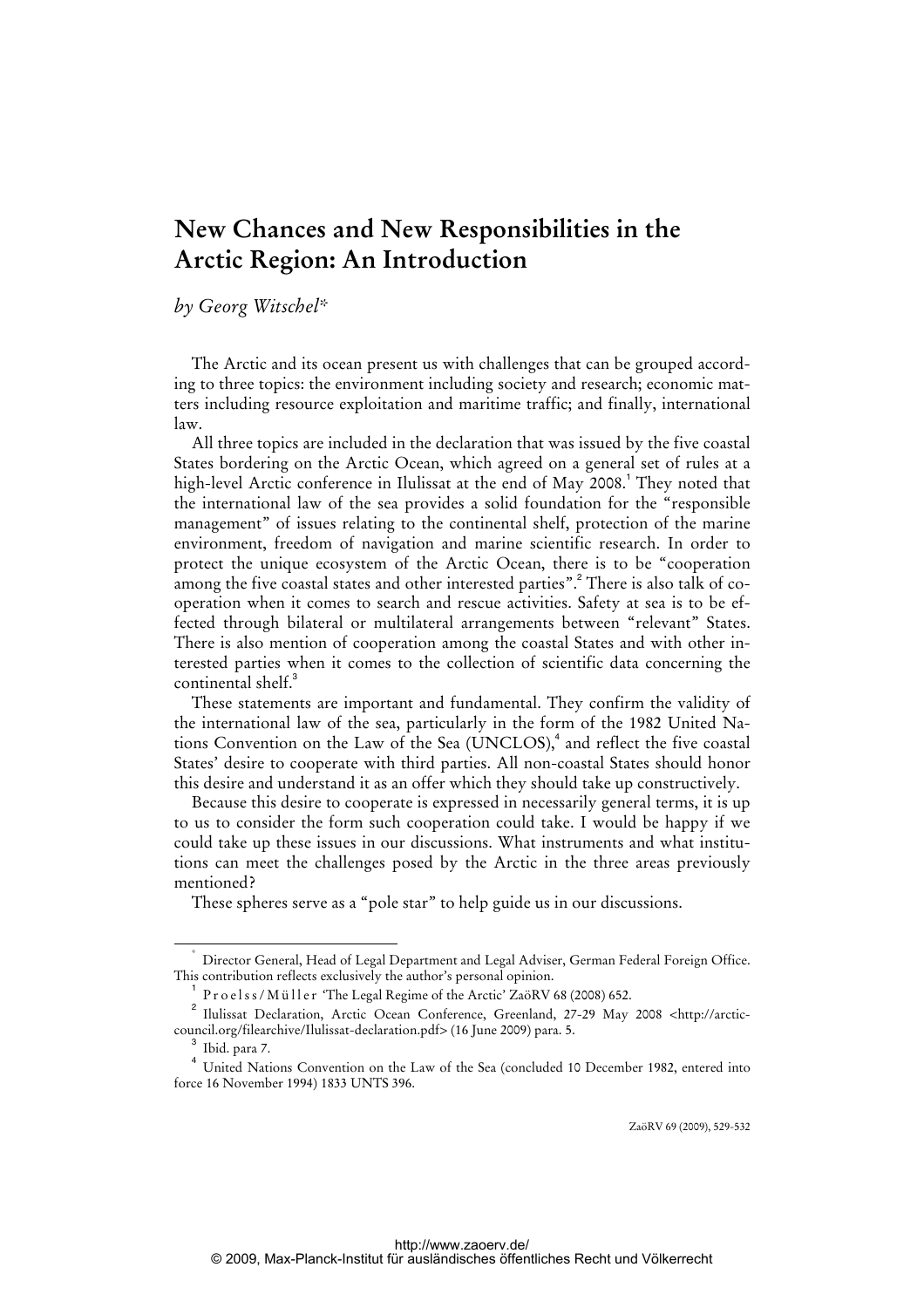## 530 Witschel

Allow me to reiterate several of the areas Minister of State Gloser identified yesterday<sup>5</sup> as of major importance for our deliberation:

*The environment:* Part XII of the UN Convention on the Law of the Sea regulates the protection and preservation of the marine environment. However, in many cases its provisions are very general and open to interpretation. With the exception of a single provision, the one on ice-covered areas,<sup>6</sup> they do not apply specifically to the Arctic. Other environmental aspects are regulated in a host of multilateral agreements – again, these are not specific to the Arctic.<sup>7</sup>

Is this ambivalent foundation really sufficient for getting to grips with the Arctic's pressing environmental issues? As the German and British Foreign Ministers stated in a joint article in March 2008: "It is vitally important for European Security to implement governance structures for the Arctic region based on international law, aiming at a cooperative and peaceful management of resources and preserving the ecological heritage of mankind".<sup>8</sup>

Could this stated task perhaps be mastered with the help of an accompanying implementing agreement to the UN Convention on the Law of the Sea? It would not be the first implementing agreement of its kind.<sup>9</sup>

*The common heritage of mankind:* The high seas of the Arctic Ocean has to date been an area regarded by the Convention on the Law of the Sea as part of the "common heritage of mankind".<sup>10</sup> This is particularly relevant as far as sea-bed resources are concerned. If future recommendations by the Commission on the Limits of the Continental Shelf should bring about a substantial enlargement of the outer continental shelf of coastal States, which would reduce the size of the Area regarded as the common heritage of mankind, $1$ <sup>1</sup> then how can we make sure environmental interests and other international concerns are taken into account?

*Research:* Polar research is of immense interest to the international community and to numerous research countries – not least because the Arctic is an early indicator of climate change. So there must be as broad a scope as possible for such research. How can we ensure that future polar research is not jeopardized either by

 $\overline{\phantom{0}}$ See article by G. Gloser (in this volume).

<sup>6</sup> Art. 234 UNCLOS.

<sup>7</sup> W i n k e l m a n n 'Arktische Ressourcen nutzen und arktische Umwelt schützen: Quadratur des Kreises?' in: Simonis et al. (eds.) *Lob der Vielfalt, Jahrbuch Ökologie 2009* (Hirzel Stuttgart 2008) 38- 39.

<sup>&</sup>lt;sup>8</sup> Steinmeier/Miliband 'Europe Has to Face Up to the Security Policy Impact of Climate Change – Joint Contribution by Frank-Walter Steinmeier and His British Counterpart David Miliband' Federal Foreign Office, Press Communcation 088/08 (13 March 2008) para. 10.

<sup>&</sup>lt;sup>9</sup> See e.g. Agreement for the Implementation of the Provisions of the United Nations Convention on the Law of the Sea of 10 December 1982 relating to the Conservation and Management of Straddling Fish Stocks and Highly Migratory Fish Stocks (done 4 August 1995, entered into force 11 December 2001) 2167 UNTS 3.

<sup>10</sup> Art. 136 UNCLOS.

<sup>&</sup>lt;sup>11</sup> For a definition of the "Area" see Art. 1 (1) UNCLOS: "Area" means the seabed and ocean floor and subsoil thereof, beyond the limits of national jurisdiction.

ZaöRV 69 (2009)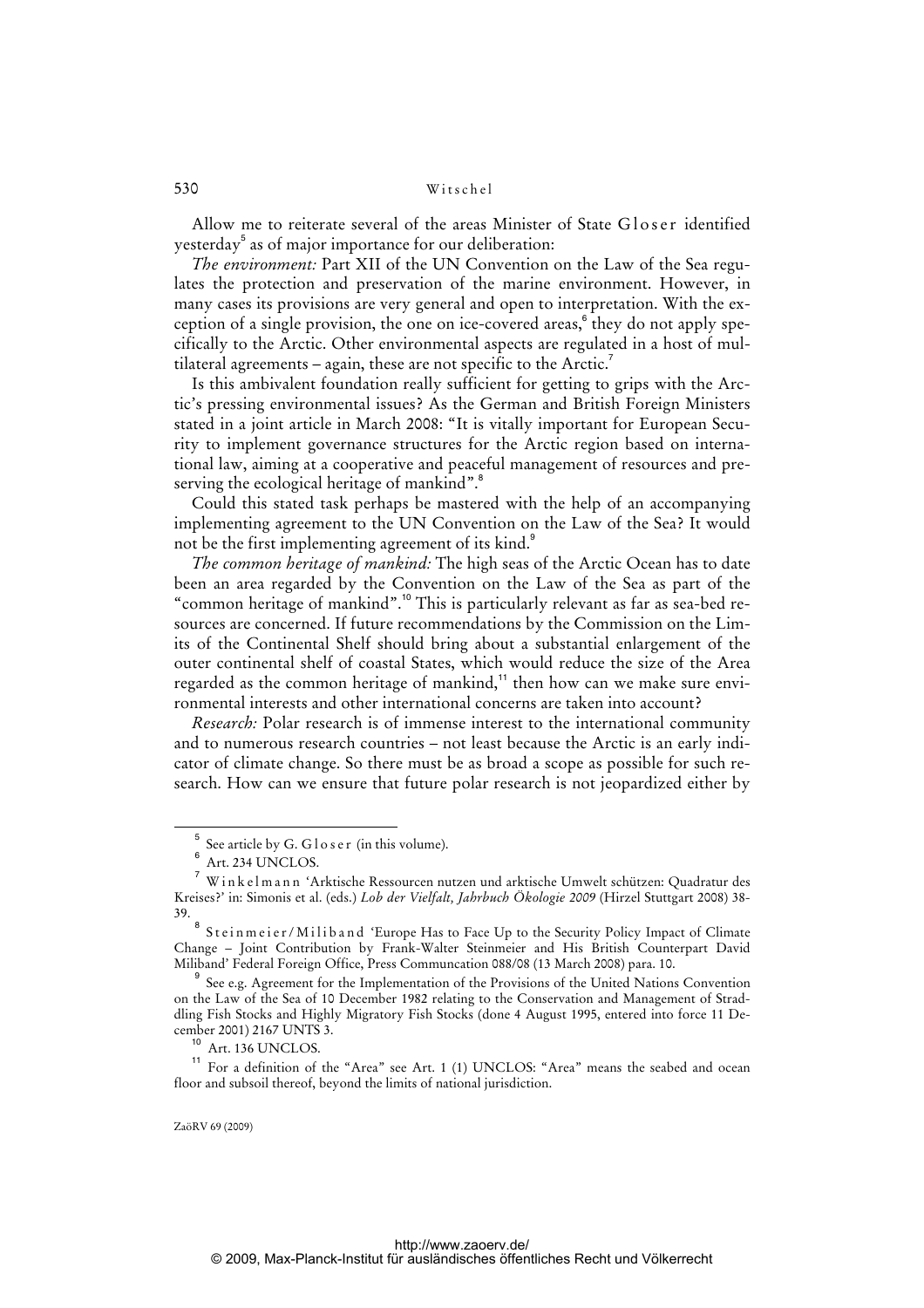enlarged national outer continental shelves or by newly accessible shipping routes? How can the relevant guarantees be anchored?

*Fisheries:* There is no overall management of fisheries in the Arctic Ocean at present, there are only partial solutions. Around Spitzbergen there are unilaterally determined fishery and preservation zones. It would seem desirable to arrive at Arctic-specific regulations and control mechanisms for the Arctic Ocean, too.

*Institutional framework:* One of the most important institutions dealing with the Arctic is the Arctic Council with its eight Member States and numerous observers. The Council's achievements are many and various. They do not need to be listed here.<sup>12</sup> The Council functions intergovernmentally, and has neither a secretariat supported by all members nor its own secure budget. Its decisions and the drafts produced by its six working groups<sup>13</sup> are not legally binding.

Against this background, one could ask: how can the Arctic Council retain the advantages of its current way of working and at the same time help bring about an intensified and more binding cooperation among all involved? Several States are applying to become observers at the Council, as is the European Union (EU). Would there be any justification, for instance with an eye to the comparable Antarctic treaty system, in making such qualified States voting members of the Council with no territorial claims in the Arctic?

*Cooperation with third parties:* Important UN bodies and authorities, international organizations like the International Maritime Organization (IMO), the EU and third countries are involved in – sometimes vital – Arctic issues. I should mention the Commission on the Limits of the Continental Shelf, the United Nations Environment Programme (UNEP), the EU Commission $14$  and countries with a high degree of polar engagement. Without false modesty I include the Federal Republic of Germany in the latter.<sup>15</sup> How can the general international cooperation mentioned in the Ilulissat Declaration be organized and institutionalized?

*Security:* Can security issues in the Arctic really be dealt with without an institutional framework in the long term? We all know that the Arctic Council explicitly does not have a security mandate.<sup>16</sup> I doubt that this is the ideal solution. The Arctic Ocean is precious to the whole of humanity. We are currently seeing an in-

<sup>12</sup> S t o k k e 'A Legal Regime for the Arctic? Interplay with the Law of the Sea Convention' Marine Policy 31 (2007) 402 ff.

<sup>&</sup>lt;sup>13</sup> Arctic Contaminants Action Program (ACAP), Arctic Monitoring and Assessment Programme Working Group (AMAP), Conservation of Arctic Flora and Fauna (CAFF), Emergency Prevention, Preparedness and Response Working Group (EPPR), Protection of the Arctic Marine Environment Working Group (PAME), Sustainable Development Working Group (SDWG); in greater detail:  $St$ o k k e (ibid.) 404.

<sup>&</sup>lt;sup>4</sup> Commission of the European Communities 'Communication from the Commission to the European Parliament and the Council – The European Union and the Arctic Region' COM (2008) 763 final (20 November 2008).

<sup>15</sup> See e.g. Deutsche Kommission für das Internationale Polarjahr 2007/2008 (ed.) *Polarjahr – Der deutsche Beitrag. Polarforschung in globaler Verantwortung* (2009).

<sup>&</sup>lt;sup>16</sup> Bloom 'Current Developments. Establishment of the Arctic Council' AJIL 93 (1999) 712 ff.